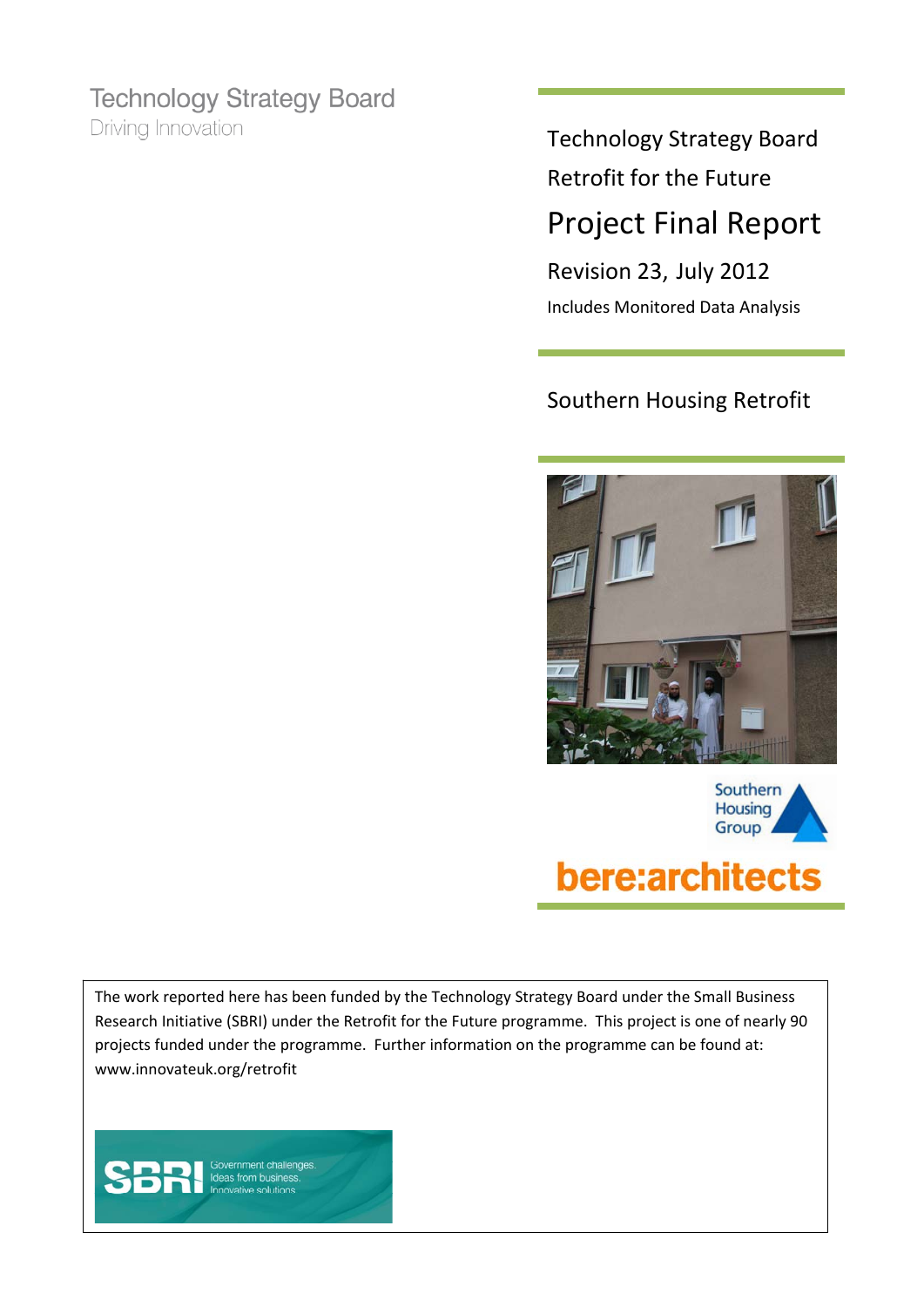# Retrofit for the Future, Final Report, Rev 1

#### **Project Information**

- **ZA reference number** = ZA521E
- **Project name** = Southern Housing Retrofit
- **Location of property** = Tower Hamlets
- **Lead participant details** =

bere:architects



| Mr Justin Bere                |  |
|-------------------------------|--|
| (Director)                    |  |
| 73 Poets Road                 |  |
| London                        |  |
| <b>N5 2SH</b>                 |  |
| Tel: 020 7359 4503            |  |
| Email: justin.bere@bere.co.uk |  |

Mr Keith Howard (Asset Manager) Fleet House 59‐61 Clerkenwell Road London EC1M 5LA Tel: 08456 120021 Email: Keith.Howard@shgroup.org.uk

- **Date report issued** = July  $23^{th}$ , 2012
- **Website links** = www.towerhamletspassivhausretrofit.retrofitdiaries.org

#### Disclaimer:

This report, together with any associated files and appendices, has been prepared by the above named Lead Organisation for the purposes agreed in the Technology Strategy Board's Terms and Conditions. Any views or opinions expressed by the Lead Organisation or any individual within this report are the views and opinions of that organisation or individual and do not necessarily reflect the views or opinions of the Technology Strategy Board. While every effort has been made to ensure the accuracy and suitability of the information contained in this report, the results and recommendations presented if used as the basis of design, management or implementation of decisions, are done so at the client's own risk. The Technology Strategy Board does not warrant, in any way whatsoever, the use of information contained in this report by parties other than the above named Lead Organisation.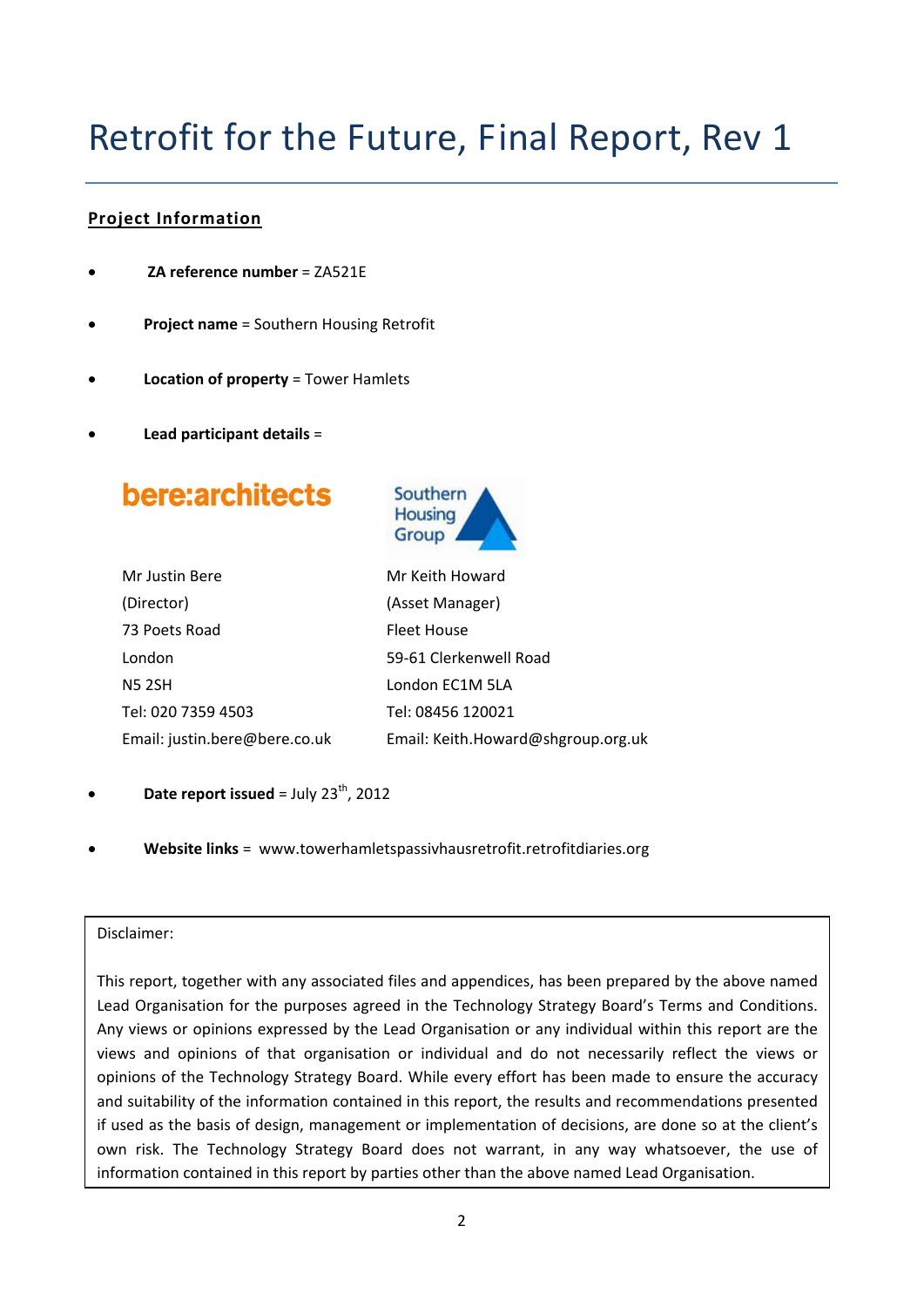### **Contents**

| <b>Section No.</b> | <b>Section Heading</b>        | Page No. |
|--------------------|-------------------------------|----------|
| $\mathbf 1$        | Project details and directory | 4        |
| $\overline{2}$     | Introduction                  | 5        |
| 3                  | Occupants                     | 6        |
| 4                  | Dates                         | 7        |
| 5                  | Pre-retrofit property         | 8        |
| 6                  | Design                        | 9        |
| 7                  | Construction                  | 11       |
| 8                  | Commissioning and occupancy   | 13       |
| 9                  | Costs                         | 14       |
| 10                 | Wash-up meeting               | 16       |
| 11                 | Doing it again                | 17       |
| 12                 | <b>Business Benefits</b>      | 19       |

| <b>Appendix</b> | <b>Appendix Heading</b>                  |  |  |  |
|-----------------|------------------------------------------|--|--|--|
| 1               | Architectural drawings                   |  |  |  |
| 2               | Photographs of construction              |  |  |  |
| 3               | Minutes and report from Wash-Up meeting  |  |  |  |
| 4               | PHPP verification pages                  |  |  |  |
| 5               | Cost summary                             |  |  |  |
| 6               | Analysis of Monitored Data               |  |  |  |
| 7               | Appendices of Monitored Data, Bills etc. |  |  |  |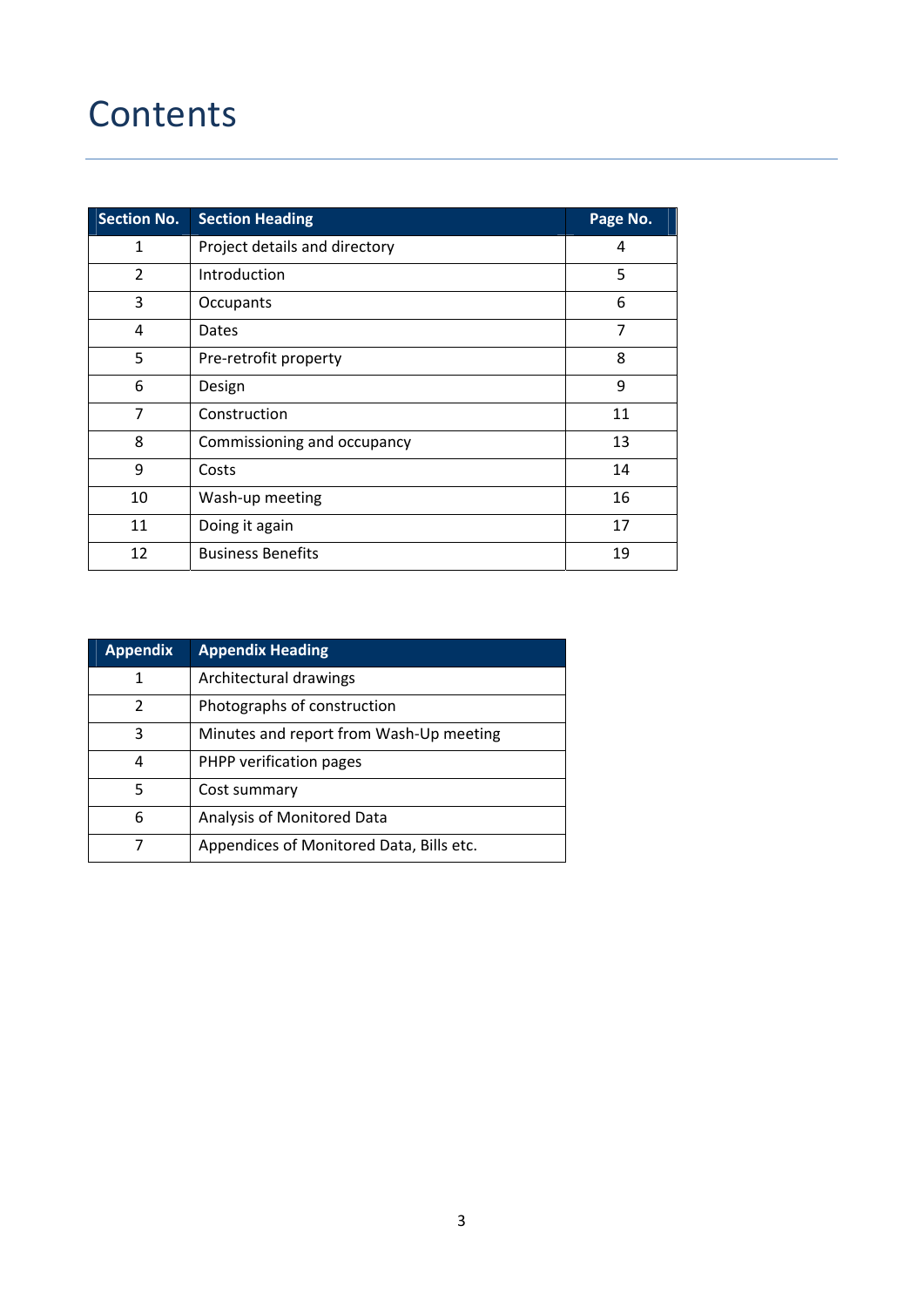# Project details and directory

| Role                                                                                | Name & Position       | Organisation          | <b>Contact Details</b>                                     |  |
|-------------------------------------------------------------------------------------|-----------------------|-----------------------|------------------------------------------------------------|--|
| Named point of contact (to be used in publications when a contact name is required) |                       |                       |                                                            |  |
| Architect                                                                           | Mr Justin Bere        | bere:architects       | 73 Poets Rd, London, N5 2SH                                |  |
|                                                                                     | (Director)            |                       | Tel: 020 7359 4503                                         |  |
|                                                                                     |                       |                       | Email: justin.bere@bere.co.uk                              |  |
|                                                                                     |                       |                       | Website: www.bere.co.uk                                    |  |
| <b>Property Owner</b>                                                               |                       |                       |                                                            |  |
| Housing                                                                             | Keith Howard          | Southern              | Fleet House, 59-61 Clerkenwell Road, London, EC1M 5LA      |  |
| Association                                                                         | Asset manager         | Housing               | Tel: 020 7553 6408                                         |  |
|                                                                                     |                       |                       | Email: keith.howard@shgroup.org.uk                         |  |
|                                                                                     |                       |                       | Website: http://www.shgroup.org.uk                         |  |
| Housing                                                                             | <b>Masherie Munoz</b> | Southern              | Fleet House, 59-61 Clerkenwell Road, London, EC1M 5LA      |  |
| Association                                                                         | (Reinvestment         | Housing               | Tel: 020 7553 6465                                         |  |
|                                                                                     | Project Officer)      |                       | Email: masherie.munoz@shgroup.org.uk                       |  |
|                                                                                     |                       |                       | Website: http://www.shgroup.org.uk                         |  |
| Design Team                                                                         |                       |                       |                                                            |  |
| Architect                                                                           | Mr Justin Bere        | bere:architects       | 73 Poets Rd, London, N5 2SH                                |  |
|                                                                                     | (Director)            |                       | Tel: 020 7359 4503                                         |  |
|                                                                                     |                       |                       | Justin.bere@bere.co.uk                                     |  |
|                                                                                     |                       |                       | www.bere.co.uk                                             |  |
| <b>M&amp;E Services</b>                                                             | Alan Clarke           | Alan Clarke           | The Woodlands, Woodland Close, Whitecroft,                 |  |
| Engineer                                                                            |                       |                       | Lydney, GL15 4PL                                           |  |
| Structural                                                                          | Graham Godwin         | <b>Galbraith Hunt</b> | 26 Station Way, Cheam, Surrey, SM3 8SQ                     |  |
| Engineer                                                                            |                       | Pennington            | Tel: 020 8643 7700                                         |  |
|                                                                                     |                       |                       | galbraith.hunt@btconnect.com                               |  |
| Contractor                                                                          |                       |                       |                                                            |  |
| Main                                                                                | James Ellis           | AD Enviro             | Jacob House, 2-4 Powerscroft Road, Sidcup, Kent, DA14 5DT  |  |
| contractor                                                                          | (Contracts            |                       | Tel: 020 8269 6377                                         |  |
|                                                                                     | Manager)              |                       | James.Ellis@theadgroup.co.uk                               |  |
| Sub-contractor:                                                                     | <b>Brian Moggs</b>    | Vent Tech             | 49 Clayford Avenue, Ferndown, Dorset, BH22 9PQ             |  |
| Ventilation                                                                         |                       |                       | Tel: 079 8905 2992                                         |  |
|                                                                                     |                       |                       | brian.moggs@hotmail.co.uk                                  |  |
| Sub-contractor:                                                                     | Paul Stewart          | Delta power           | 25 Haywood Road, Bromley, Kent, BR1 3EN                    |  |
| Electric                                                                            |                       |                       | Tel: 020 8402 1305                                         |  |
|                                                                                     |                       |                       | paul@delta-power.co.uk                                     |  |
| Sub-contractor:                                                                     | <b>Tom Davis</b>      | Southern              | Membrane House, 4 Ballard Industrial Centre, Revenge Road, |  |
| Roofing                                                                             |                       | Membranes             | Lordswood Industrial Estate, Chatham, Kent, ME5 8UD        |  |
| Membrane                                                                            |                       |                       | Tel: 016 3486 9800                                         |  |
|                                                                                     |                       |                       | kate@southernmem.plus.com                                  |  |
| Sub-contractor:                                                                     | Dean Bowles           | Lawtech               | Unit 11 Lakeside Park, Neptune Close, Medway City Estate,  |  |
| External                                                                            |                       |                       | Rochester, Kent, ME2 4LT                                   |  |
| Insulation                                                                          |                       |                       | Tel: 016 3429 0500                                         |  |
|                                                                                     |                       |                       | keithl@lawtechltd.co.uk                                    |  |
| Supplier:                                                                           | <b>Walter Bayer</b>   | Bayer                 | Friedhofstr. 5, 79215 Elzach, Germany                      |  |
| Windows                                                                             |                       | Schreinerei           | www.doublegood-windows.com                                 |  |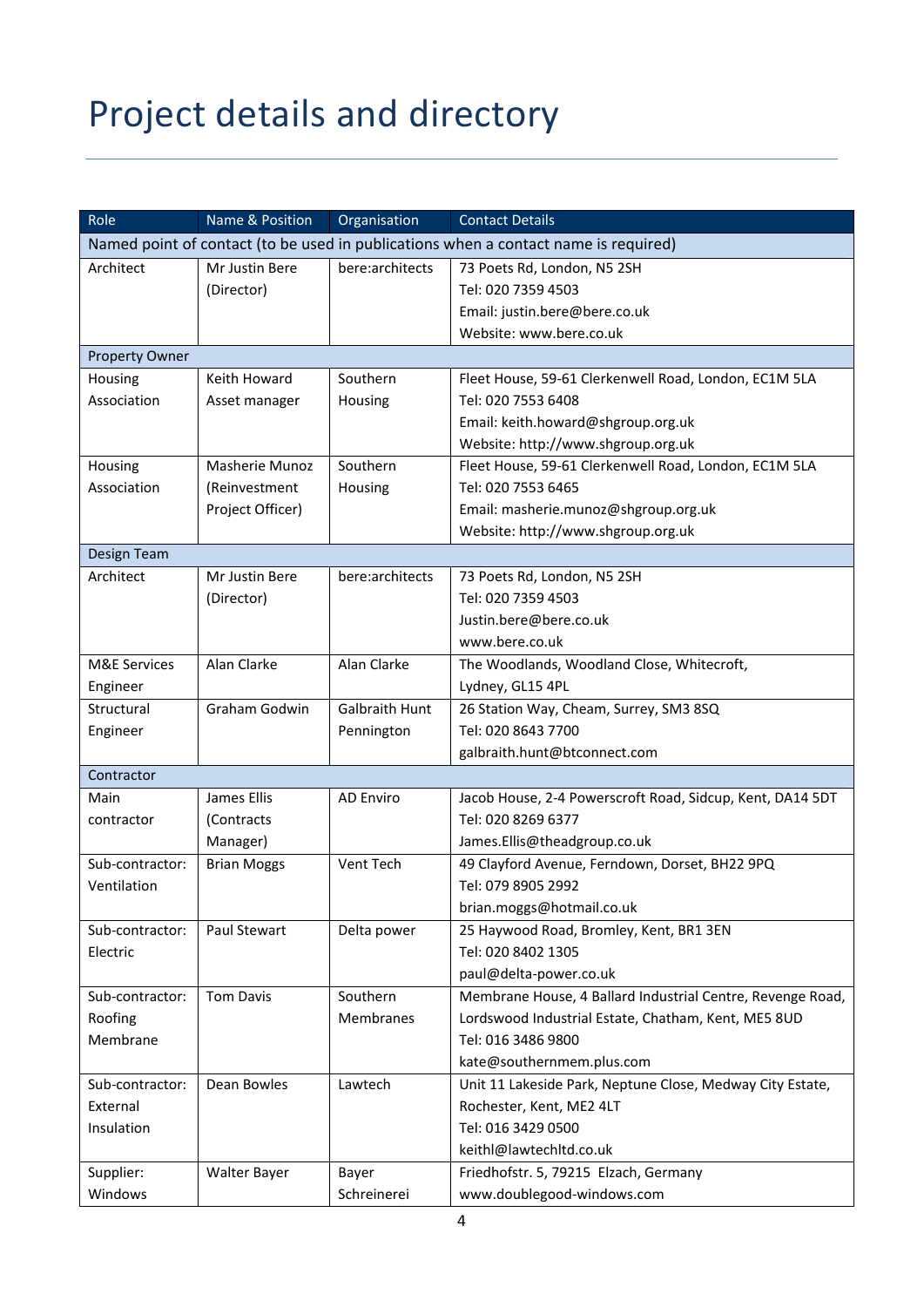### Introduction

The case study is a prototype deep energy-saving retrofit of a single house owned by a social housing provider. It is occupied by three generations of a single family.

Using the Passivhaus Planning Package, bere:architects took a fabric‐first approach to the retrofit. The monitored data (appendix 6 and 7) confirms that this approach has worked very well in delivering significantly better winter and summer thermal comfort and indoor air quality, at the same time achieving a massive reduction in overall energy consumption. This was mainly achieved by means of reducing the Specific Space Heating Demand of the house, thus making it more affordable to live in and protecting the occupants from fuel poverty.

The intention of this project was to produce an easily replicable retrofit. It demonstrates how new windows can be installed and external insulation applied, with little disruption to the occupants of the house and without reducing the size of rooms.

It is thought that this approach is applicable to most of the UK's post-war building stock. If widely replicated, these benefits have the potential to be extended to the national economy, the environment and even national security.

Southern Housing is enthusiastic partner in this project and is keen to see the approach described in this report replicated across their housing stock, if future funding permits this. The social, environmental and financial benefits resulting from reduced energy consumption, carbon emissions and improved health and comfort will help achieve the vision of developing a vibrant, inclusive, safe, healthy and sustainable modern London borough.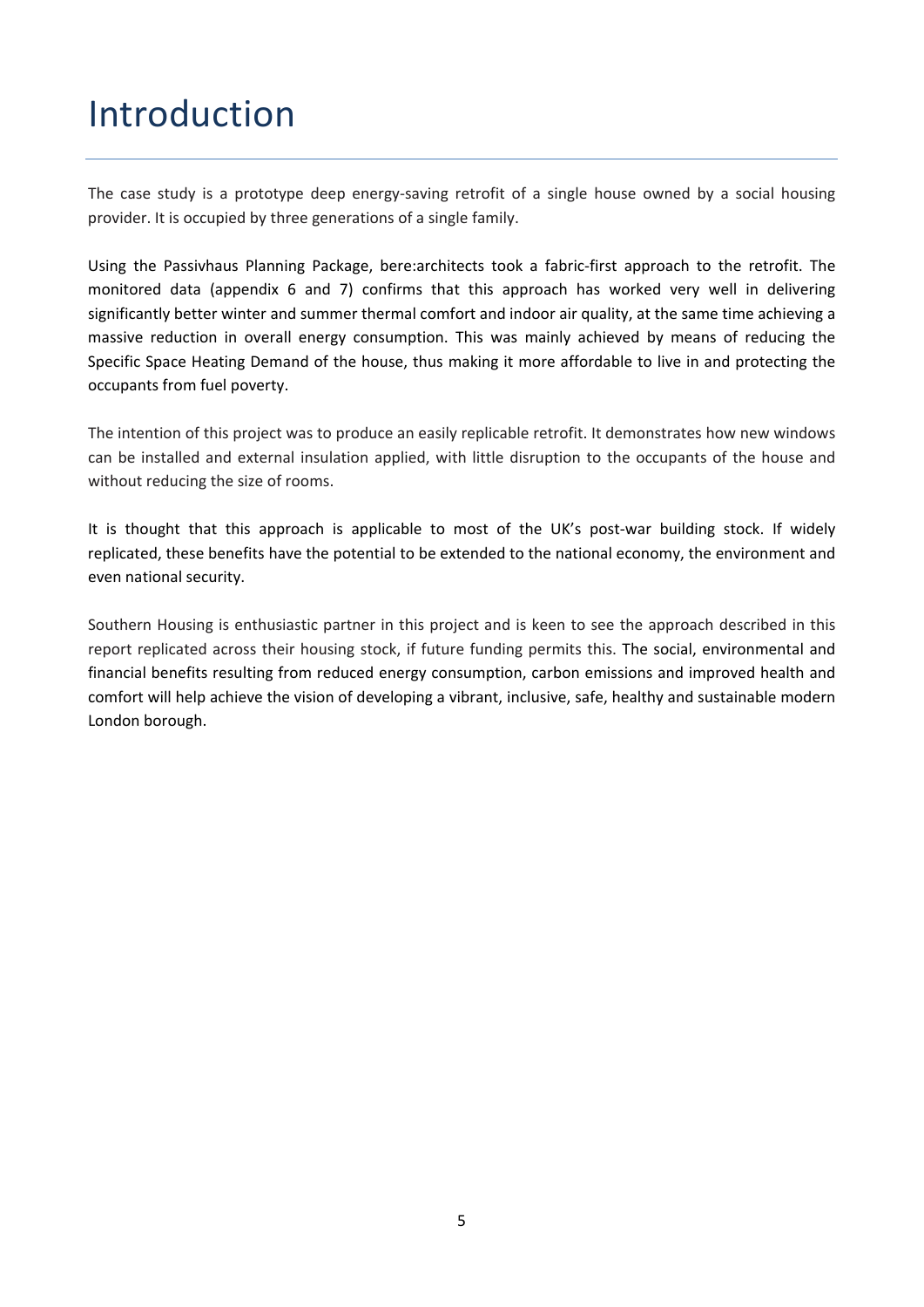### **Occupants**

The occupant is the Muhammad family. The family spans three generations and includes 4 young children. The family had moved to the house only recently before the retrofit programme began.

It should be noted that although the occupants were generally happy with the retrofit process, there were times when the temporary loss of space on the ground floor due to floor insulation and alterations to the rear leant‐to as well as the delays to the programme created difficulties. As a result, for a brief period, three of the residents moved out of the house to avoid the construction work and the noise and dirt associated with it. However, most of the family stayed in occupation throughout the retrofit works which is still regarded to be considerable achievement of the project.

The residents cook very frequently which, before retrofit, resulted in high humidity levels within the house and build‐up of condensation on the glazing and walls.

| Age band                  | Number before retrofit | Number after retrofit |  |
|---------------------------|------------------------|-----------------------|--|
| Under 5 years             | 1                      |                       |  |
| 5-16 years                | 3                      | 3                     |  |
| $17-21$ years             | 2                      | $\overline{2}$        |  |
| 22-50 years               | $\overline{2}$         | $\overline{2}$        |  |
| 51-65 years               |                        |                       |  |
| Over 65 years             |                        |                       |  |
| Please state if (yes/no): | <b>Before retrofit</b> | After retrofit        |  |
| Married couple / partners | <b>Yes</b>             | Yes                   |  |
| Couple / partners with    | <b>Yes</b>             | Yes                   |  |
| children                  |                        |                       |  |
| Any disabled persons      |                        | No.                   |  |

Occupant profiles before and after the retrofit:

Open communication channels through the design and construction phases of the project built trust between the tenant, the design team and the construction team. When coupled with early clarification of expectations for what was required during the monitoring and building evaluation phase, this translated into easier follow-up with the tenants. Both the Design Team and Contractors were thoughtful in their engagement with the family; sharing information, answering any questions or concerns, discussing how the construction phase was progressing and its impact upon their daily lives during the works.

The Muhammad family understands that a post-occupancy monitoring is essential to record the impact of the retrofit and to develop a cost/benefit analysis with a view to advising on future retrofits. They are keen to allow the ongoing recording of information, as they would like the knowledge gained from this retrofit to contribute to learning for the greater good. They have also agreed to participate in post-occupancy evaluation interviews, which should provide valuable feedback on tenant comfort and satisfaction.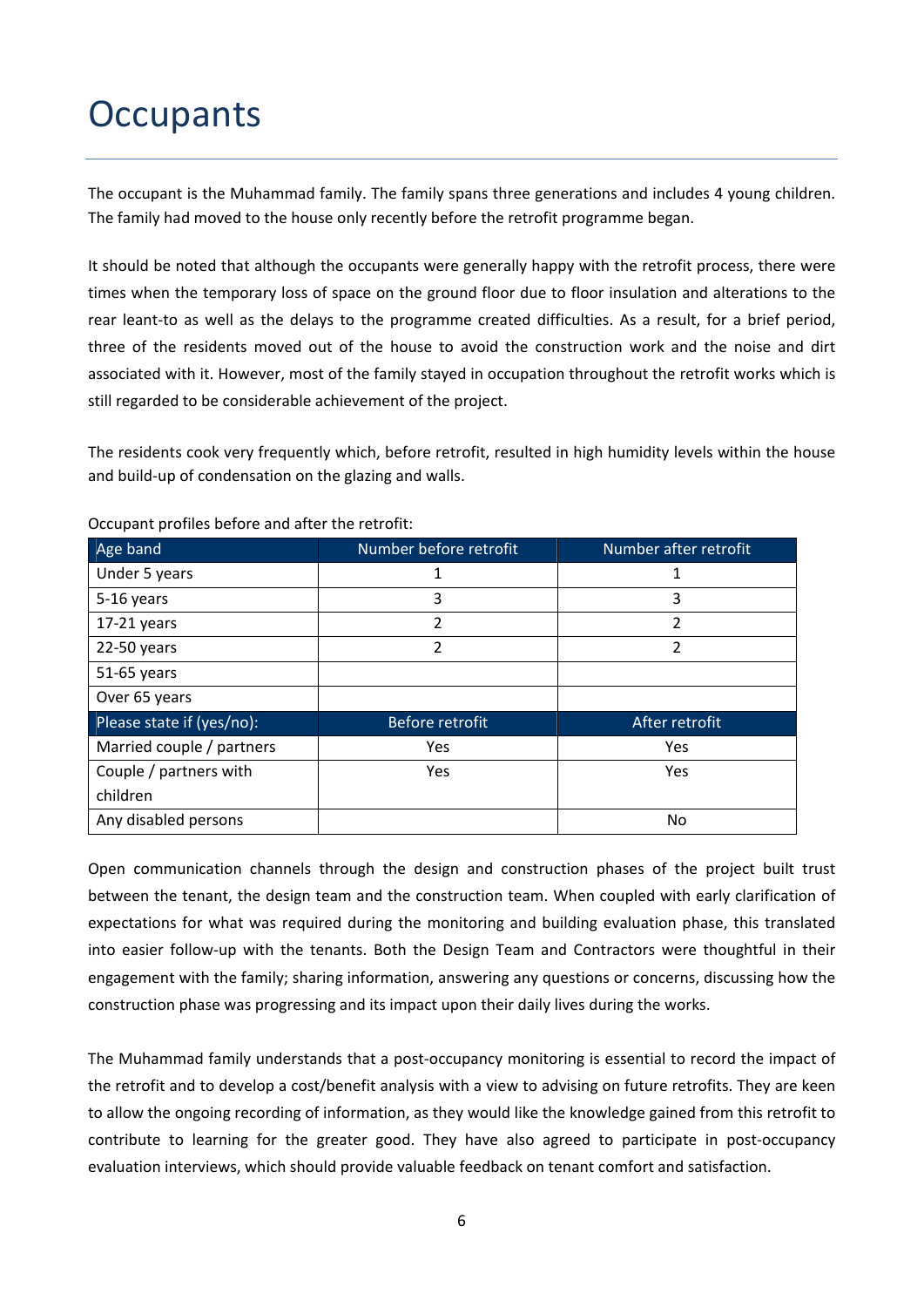### Dates

| $\overline{\phantom{a}}$ Event                                       | <b>Date</b> |
|----------------------------------------------------------------------|-------------|
| Project start date (when was the first proposal discussed or agreed) | 01/06/2009  |
| Planning agreed to be permitted development                          | 30/11/2009  |
| Building Regulations - Building notice application submitted         | 04/10/2010  |
| Contract for work let / signed                                       | 14/01/2011  |
| Occupants remained in property                                       |             |
| Preliminary Thermal imaging and air testing                          | 03/06/2010  |
| Start on site                                                        | 18/10/2010  |
| First construction phase airtest                                     | 08/03/2011  |
| Final construction phase airtest                                     | 11/5/2011   |
| Completion of retrofit                                               | 12/7/2011   |
| Monitoring system commissioned and operating properly                | 21/06/2011  |
| <b>Building defects corrected</b>                                    | ongoing     |
| Building services and controls operating correctly                   | 28/06/2011  |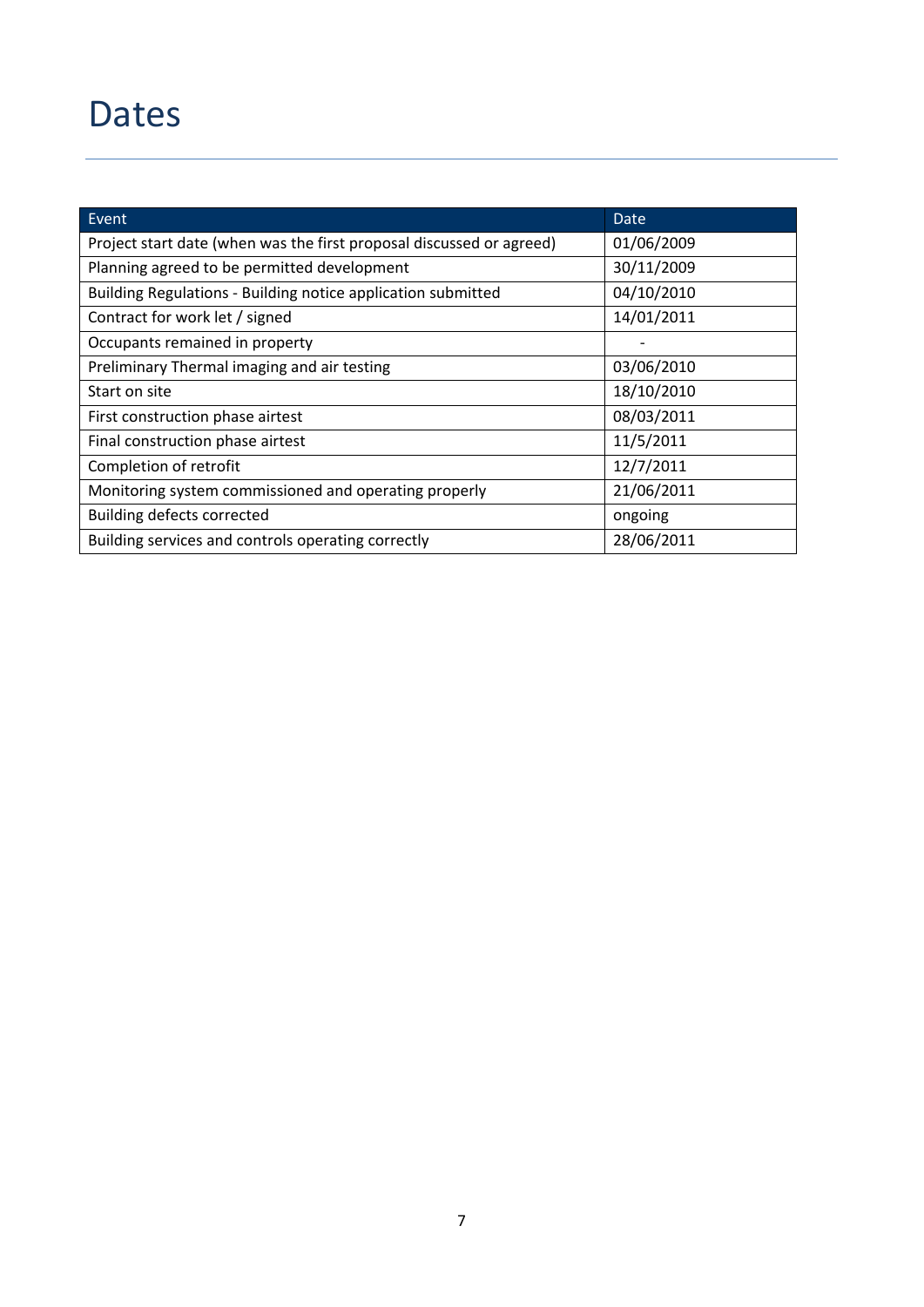# Pre‐retrofit property

bere:architects approached Southern Housing to put forward suitable buildings for retrofitting. A number of other houses were also proposed, but these were not selected by the Technology Strategy Board for phase 2 funding.

Whilst there has been funding to install cavity wall insulation for some years, (CERT and SHESP), little has been provided so far for deep retrofits incorporating external wall insulation. External insulation would allow residents to remain in full occupation of the house, which is essential for wider applicability of retrofit to majority of housing stock. Consequently, the house was selected for the retrofit works for the following reasons:

- The house is not listed and is not located within a conservation area
- The house has solid wall construction which would facilitate the application of external insulation without the complications of a cavity
- The house was already partially rendered and so externally insulating it was unlikely to present a problem with the planning authorities
- The hosue was occupied during the retrofit works and was thus representative of Southern Housing stock; this would enable finding ways around the problems of retrofitting an occupied house
- The strong support of the occupants was present

The house is a 1960s brick terrace house with design typical of mid century social housing stock in the Borough. The footprint of the building is approximately  $43.22m^2$  and it has a total internal floor area of 96m<sup>2</sup>. The house is a 3 bedroom mid terrace single family residence. It has ground floor solid concrete slab and solid brick construction, finished with pebble‐dash render on the first and second floors. The house still had its original metal‐framed single‐glazing and had not been previously insulated, except in the loft, where it had 90mm of insultation. 200mm of insulation was added to the loft space prior to the start of the retrofit works and following the initial assessment of the house. The original external WC, common to all houses on the street, had in the past been connected to the main house by means of a single glazed corridor and a simple flat roof.

BSRIA conducted an air test prior to commencement of the retrofit. The air permeability of the house was measured to be 6.0m3/hr/m2 @ 50 Pa. An additional air test was also performed by Paul Jennings which gave an air change rate result of 5.6ach<sup>-1</sup> (using the Passivhaus units of measurement).

The house was also assessed prior to the retrofit works using the Passivhaus Planning Package in order to determine the specific heat demand requirements of the existing building. This assessment showed that the house would require 315kWh/m<sup>2</sup>a to maintain internal temperatures of 21°C (Appendix 4). However, it is unlikely that the house was ever heated to this level.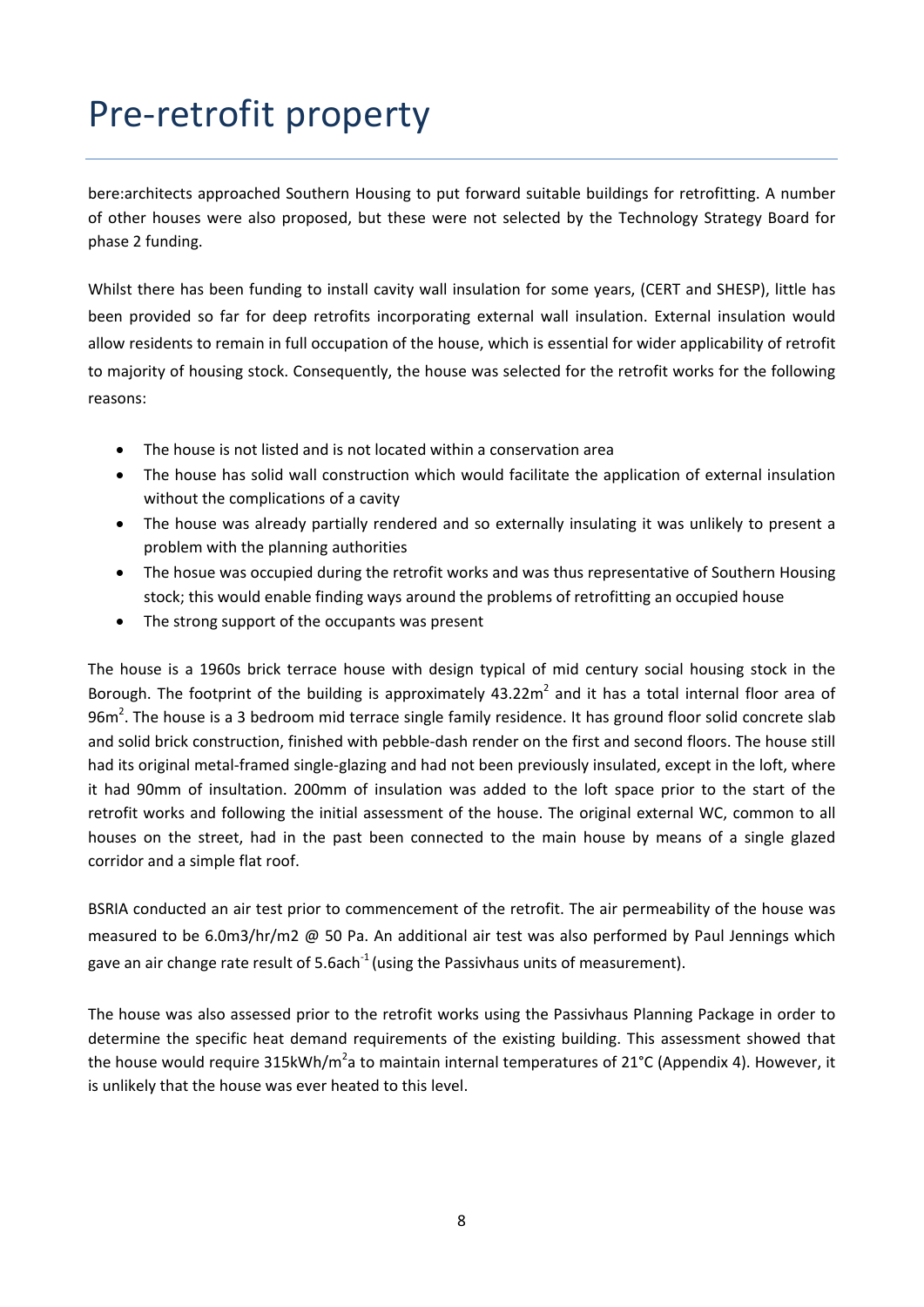### Design

bere:architects employed a whole house retrofit solution based on Passivhaus principles. A cost-effective suite of improvements was selected to make the home more comfortable, healthy and cheaper to run.

The original Stage 1 proposal employed passive ventilation in the form of specialist heat recovery air‐supply windows to preheat fresh air coupled with a passive stack ventilator. However in the early stages of the design process bere:architects found that the technology was not commercially available and a working prototype was not ready for use. The final project therefore employs a Heat Recovery Ventilation system (HRV). A Photovoltaic array was also included in the original proposal to provide power to the stack ventilator. This was omitted from the designs following the switch to the HRV system so that the budget could be used for further fabric improvements.

The original proposal also included the replacement of the existing concrete ground slab with a super insulated ground slab. After conversations with the RSL the decision was made to substitute the proposed below slab insulation with vacuum insulation on top of the slab. This minimised the disruption of removing the ground floor slab and ensured that the insulation could be laid room by room enabling the residents to remain in the building during the construction process.

The retrofit works comprised:

- Passivhaus levels of insulation:
	- 200mm and 250mm EPS insulated render system to front and rear walls.
	- The external insulation was extended one meter below ground to foundation level, creating a thermal bubble beneath the building to limit the heat losses through the ground slab.
	- 490mm mineral wool insulation to attic.
	- High performance vacuum insulation panels above the floor slab.
	- Internal wood fibre insulation for elimination of cold bridges from neighbouring facades and party walls
- Continuous airtightness membrane installed in attic, sealed to cementitious parge coat to walls. Continuous airtight seal from parge coat to airtightness membranes in extension. Windows sealed to parge coat with continuous tapes. Airtightness grommets fitted to all new and existing service penetrations.
- Passivhaus, draught-free certified triple glazed windows and doors with U-value of 0.8 W/(m<sup>2</sup>K).
- New timber framed rear extension insulated with 375mm wood fibre insulation to walls and 225mm mineral wool and 150mm wood fibre insulation to roof.
- Heat Recovery Ventilation (HRV) with an operating efficiency of 92%.
- Improved airtightness from 5. 6ach<sup>-1</sup> to 1.9ach<sup>-1</sup> @ 50 Pa as verified by ALDAS and BSRIA.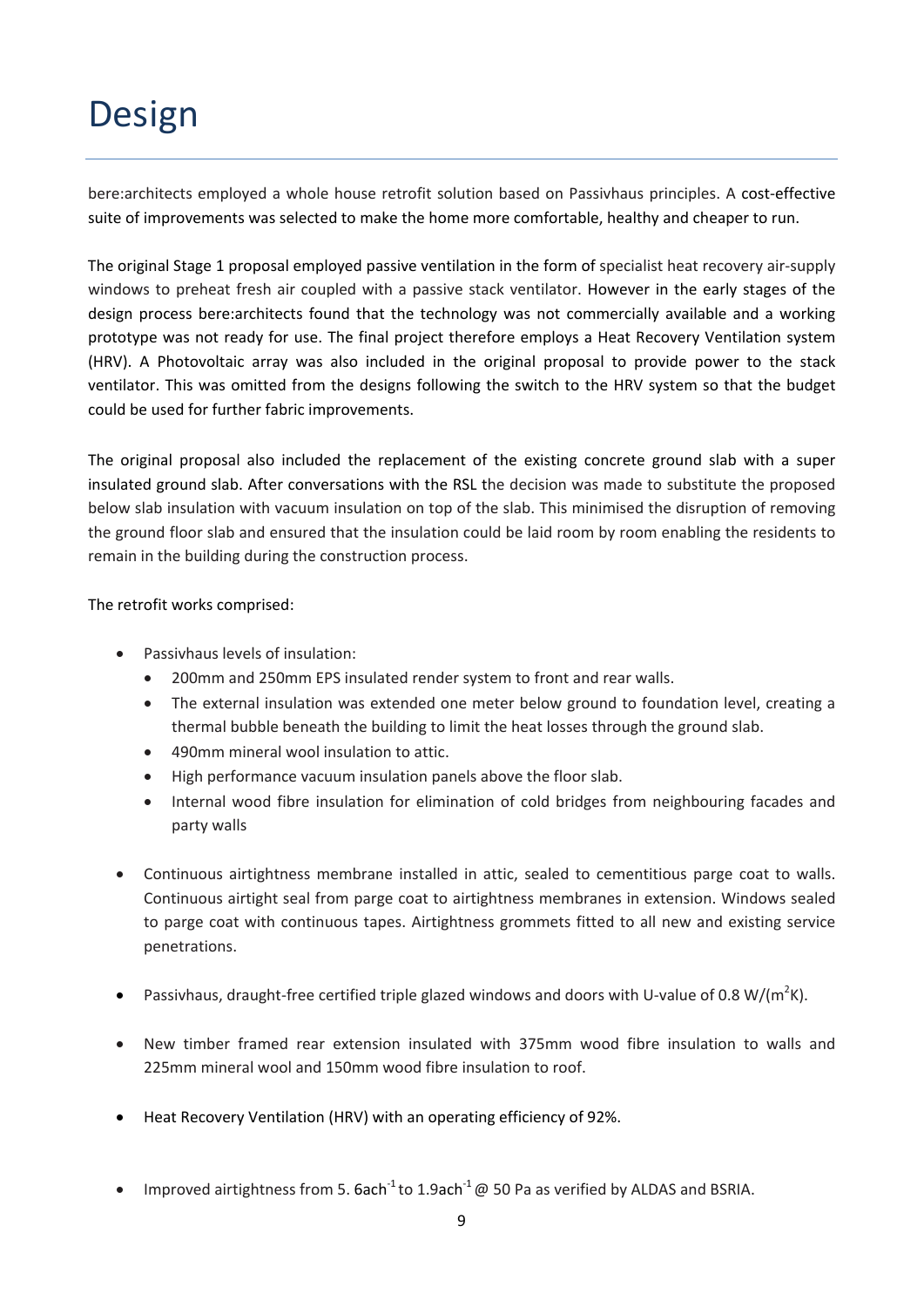- Roof-mounted solar thermal array with solar cylinder and a re-configured conventional boiler.
- High performance insulation (0.038 W/mK at 40°C) to hot water pipes.

A number of small changes were made to the design during the course of construction:

- After discovering a drain and inspection chamber that had not been picked up in the original survey, it was necessary to adjust the design of foundations to the extension. One wall of the inspection chamber was removed and the foundations were poured in place of this wall.
- In breaking out the slab of the existing extension it was discovered that the neighbour's floor slab would need to be under pinned.
- During construction the residents expressed concern over loosing space to internal insulation and to the duct routes for the HRV system. The routes of the HRV ducts were subsequently adjusted slightly and a compromise was made which allowed for reduction of wood fibre insulation. This did not affect thermal bridge mitigation.

Using the Passivhaus Planning Package to model the improved building and expected energy demands, reduced specific heat demand was estimated to be 25kWh/m<sup>2</sup>a which is 92% reduction compared to a preretrofit house heated to the same temperature.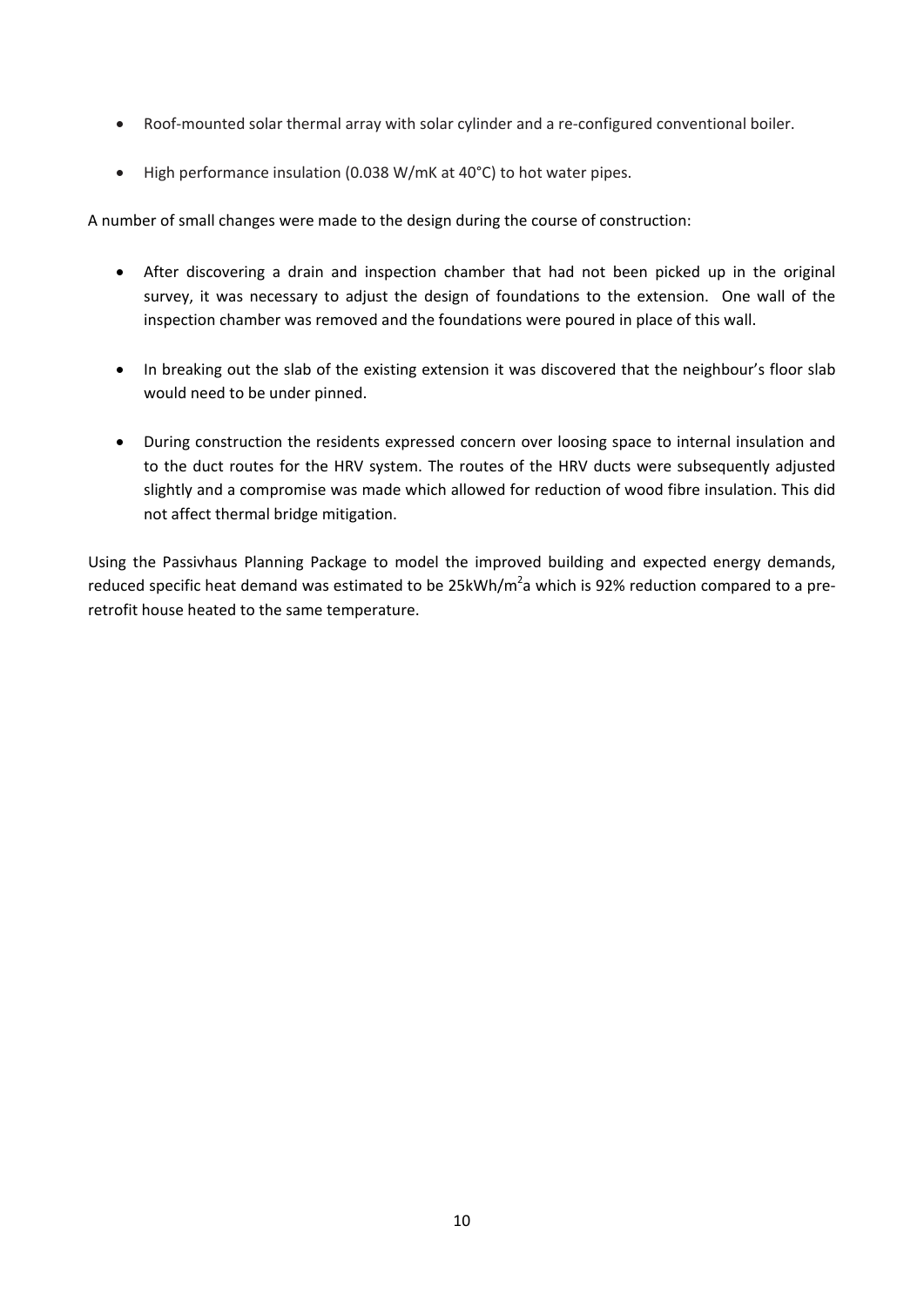# Construction

#### Summary

- Procurement the contract was negotiated between Southern Housing (SH) and AD Enviro, a contractor who had already worked with SH on decorating contracts and decent homes upgrades.
- Contract type JCT Intermediate Form
- Contract structure the main contract with direct or semi-direct labour covering most trades plus some sub‐contractors
- Sub-contractors sub-contractors were employed for external insulation, heat recovery ventilation and waterproof roof membranes for the rear extension
- Specialist installers the main contractor used their own labour or regular subcontractors for all other installations
- Specialist equipment suppliers included Passivhaus window manufacturers, vacuum insulation suppliers, wood fibre insulation for the extension and party walls and the heat recovery system and ductwork
- Site supervision AD employed a full time site foreman. No clerk of works was employed.
- Role of architect/design team bere:architects were retained as contract administrators and visited site on a regular basis to check compliance with the contract drawings and specification

#### bere:architects

- Construction started in early November and was initially expected to be completed in late February although there were a number of factors affecting the programme over the course of the works.
- The application of external insulation required the relocation of a gas meter mounted on the front façade of the house. AD found it very difficult to obtain commitment from TRANSCO to relocate the service resulting in a delay to the erection of scaffolding at the front preventing works to the windows and roof.
- Following demolition of the rear WC it was established that the main drain for the street ran beneath the proposed site of the new extension. As a result the foundation design for the extension had to be revised to include additional underpinning. By the time the foundation works were completed, bad weather had created waterlogged ground conditions, delaying the erection of rear scaffolding.
- A section of wall due to be demolished in the original designs was discovered to be structural and therefore needed to be retained. As a result the vacuum insulation to the floors, which was made to site dimensions, had to be re‐measured and the delivery dates delayed.
- Following the installation of external insulation it was discovered that a number of design requirements had been ignored. Render stops had been omitted from the window surrounds and the adhesive used to fix the boards had been poorly applied at the top of the facades, resulting in potential thermal bypass behind the insulation material. bere:architects therefore required that the render stops were fitted and that additional expanded foam was installed to seal the insulation at the eaves.
- The airtightness strategy for the scheme relied upon the use of a flexible membrane in the loft spaces connected to the parge coat on the external walls. The construction sequence required that the membrane had to be installed in sections and taped to provide a continuous seal across the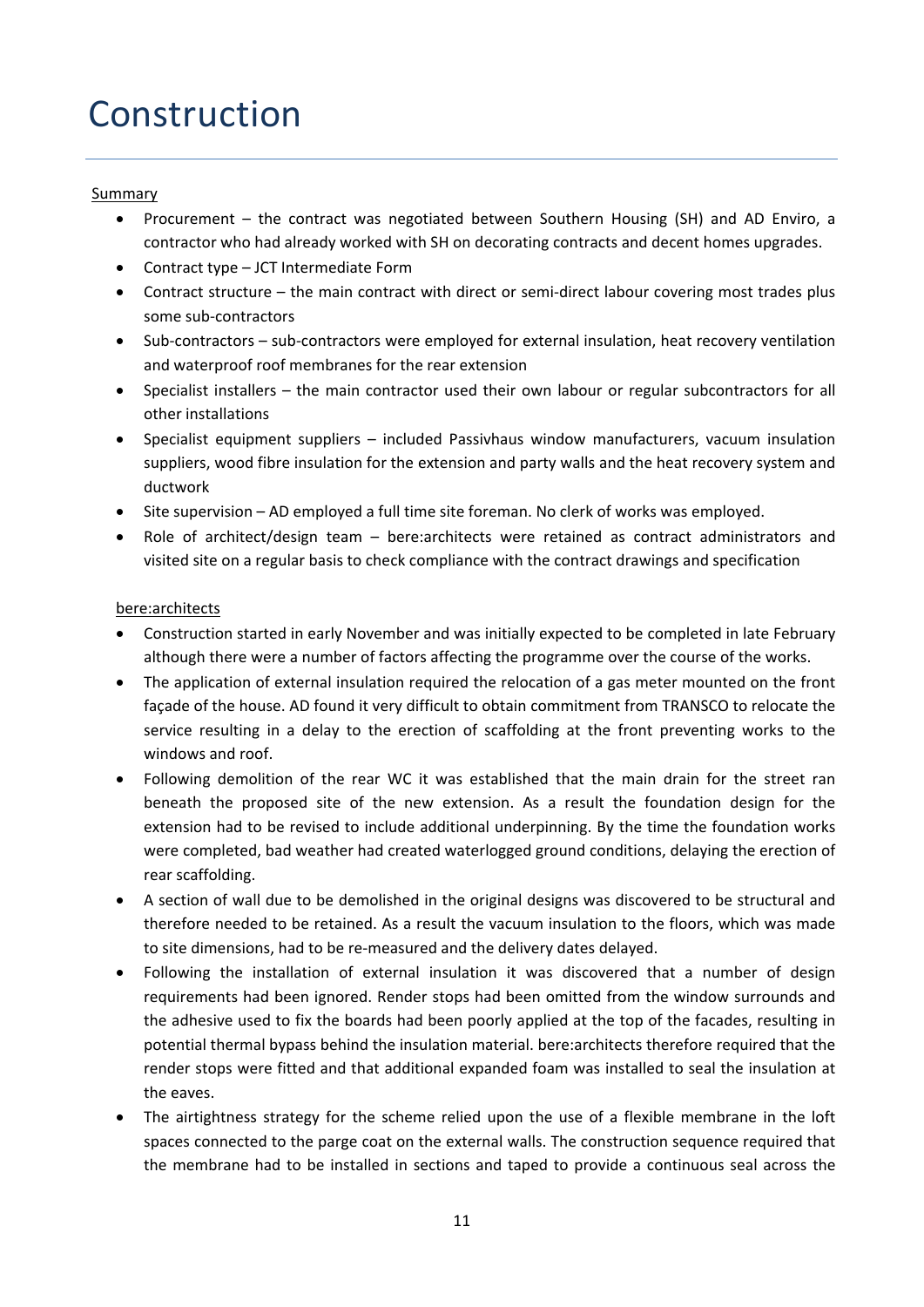roof space. Sealing of this membrane to the heat recovery ductwork and around roof timbers also proved difficult and required considerable rectification work.

#### AD Enviro

- The design was changed on site only when unforeseen problems occurred. These included the below ground drainage, tenant requesting changes to internal layouts and different insulation solutions.
- There were a number of challenges that AD experienced, although most of them had been expected issues. The property had a large occupancy for a relatively small space and AD needed to constantly relocate and move items to accommodate their work. Had it been possible to get a container sited in close proximity to the property, it would have provided some storage facilities for the residents. However, the project location didn't allow for it as there was no space in the front or rear garden. AD had to use another local authority's land for their containers which was not ideal and would not be recommended for future works.
- The residents were very helpful and were keen to understand why and what was going on. They were helpful with access arrangements and were flexible on dates when AD could not be 100% accurate with the timings.
- The biggest problem for a main contractor was managing specialist sub contractors. On a regular, standard refurbishment, AD normally works with contractors with whom they have been collaborating for many years without problems. However, for this low-energy retrofit options were limited, which resulted in collaboration with previously unknown companies and people.
- The materials were harder to obtain than AD had anticipated and some items took weeks rather than days to source. AD's contracts manger, James Ellis expected that contractors would feel privileged to be working on a contract like this and provide greater support, but if anything the opposite was true.
- The first external insulation contractor went into administration. The next sub‐contractor, recommended by the manufacturer of the proposed materials, did not provide the service it promised and in AD's opinion should be removed from the approved list. The service and reliability was non‐existent.
- The other major issue AD experienced was time tasks took to complete. The amount of detail involved in ensuring the building was air tight and fully insulated was immense. The labour force needed to be fully skilled and aware of what and why they were doing (e.g. 'rabbit ears' window taping and maintaining air tight barriers in the loft space).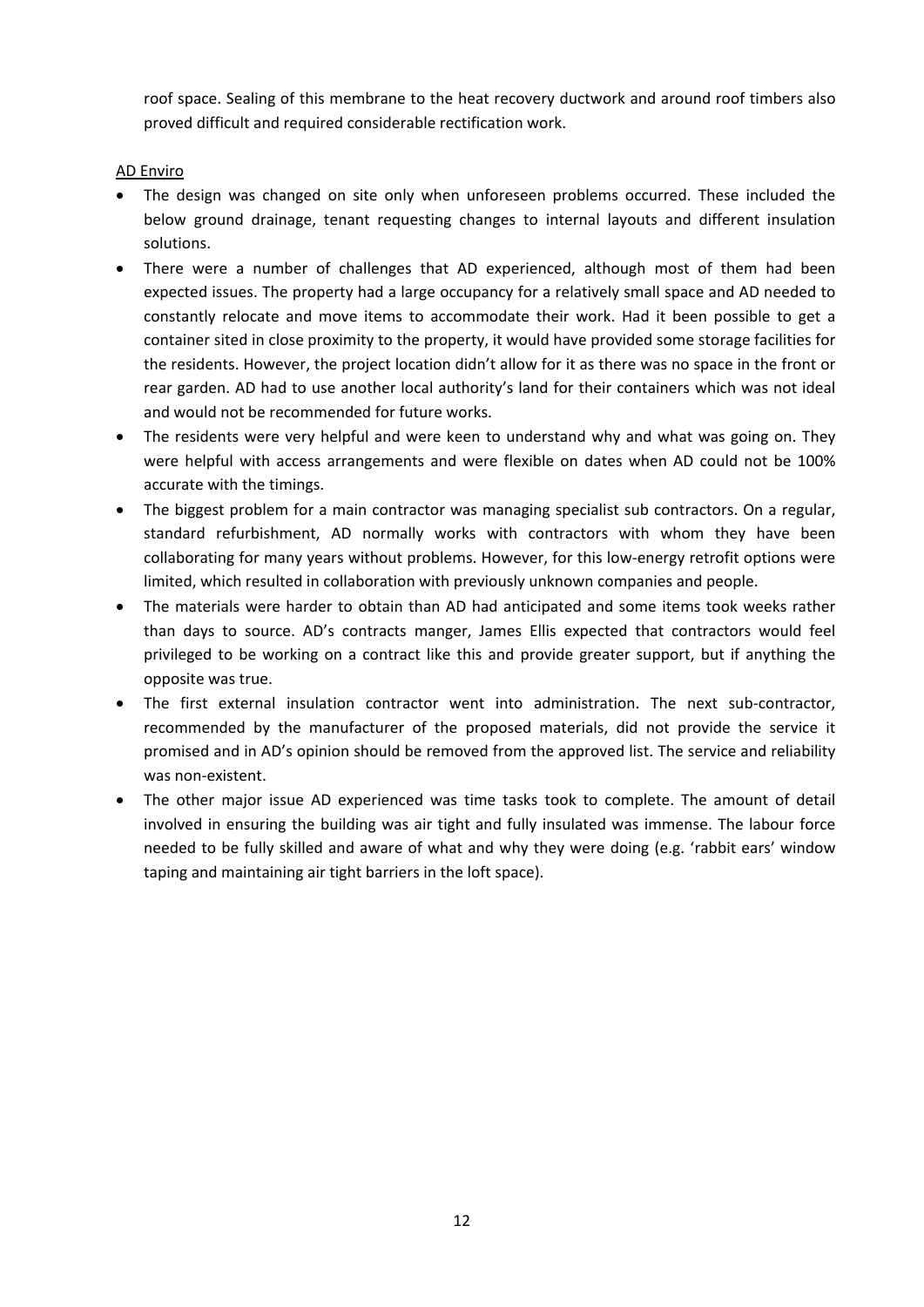# Commissioning and occupancy

All specialist equipment installed was commissioned upon completion. The heat recovery ventilation system was commission by the suppliers, The Green Building Store, with the assistance of Brian Moggs, the installer. AD Enviro's plumbing sub-contractors commissioned the solar-thermal system after receiving training from Vailant.

From the contractor's point of view the main commissioning was done correctly. However, following the installation of the monitoring equipment a number of issues were identified and some monitors were found to be faulty. AD initially struggled to get a definitive answer from the monitoring company to make sure that the equipment had been installed correctly. AD noted that they found it difficult to find assistance within the supplying organisation and no one seemed to take responsibility for assisting them with the new technology.

AD's carried out an informal handover whenever new equipment was completed which generally went well. The equipment was explained to the residents, including exactly how things work and how to handle minor maintenance repairs. The residents were issued with a copy of the health and safety file which had all of the operation manuals inside for any troubleshooting.

Furthermore, bere:architects conducted a formal handover to the residents with representatives from AD Enviro and Southern Housing. A simple A1 poster was produced identifying, with drawings and photographs, various equipment and systems installed. The poster includes a brief description of the retrofit measures and the installed systems with an overview of their operation; referencing the operation and maintenance manuals if further information is required. It was designed to be mounted within the boiler cupboard so that it does not leave the house if the occupants change. SH also have a digital copy of the poster should they need to provide a replacement. During the handover meeting bere:architects gave a practical demonstration of the controls for the boiler and solar thermal controls. Replacing of filters in the heat recovery ventilation system was also demonstrated to the residents, although Southern Housing will initially take responsibility for this.

As part of the retrofit for the future competition requirements, monitored data is being collected over a two year period. This will give more conclusive results about occupant comfort, building performance and the energy savings made compared to original building. So far, the feedback from the residents has been positive. Despite the disruption of the works they consider that the process has been worthwhile. The residents have yet to experience a full heating season but they have already noted that the internal humidity levels are reduced, there is no sign of condensation build up and temperatures are more comfortable.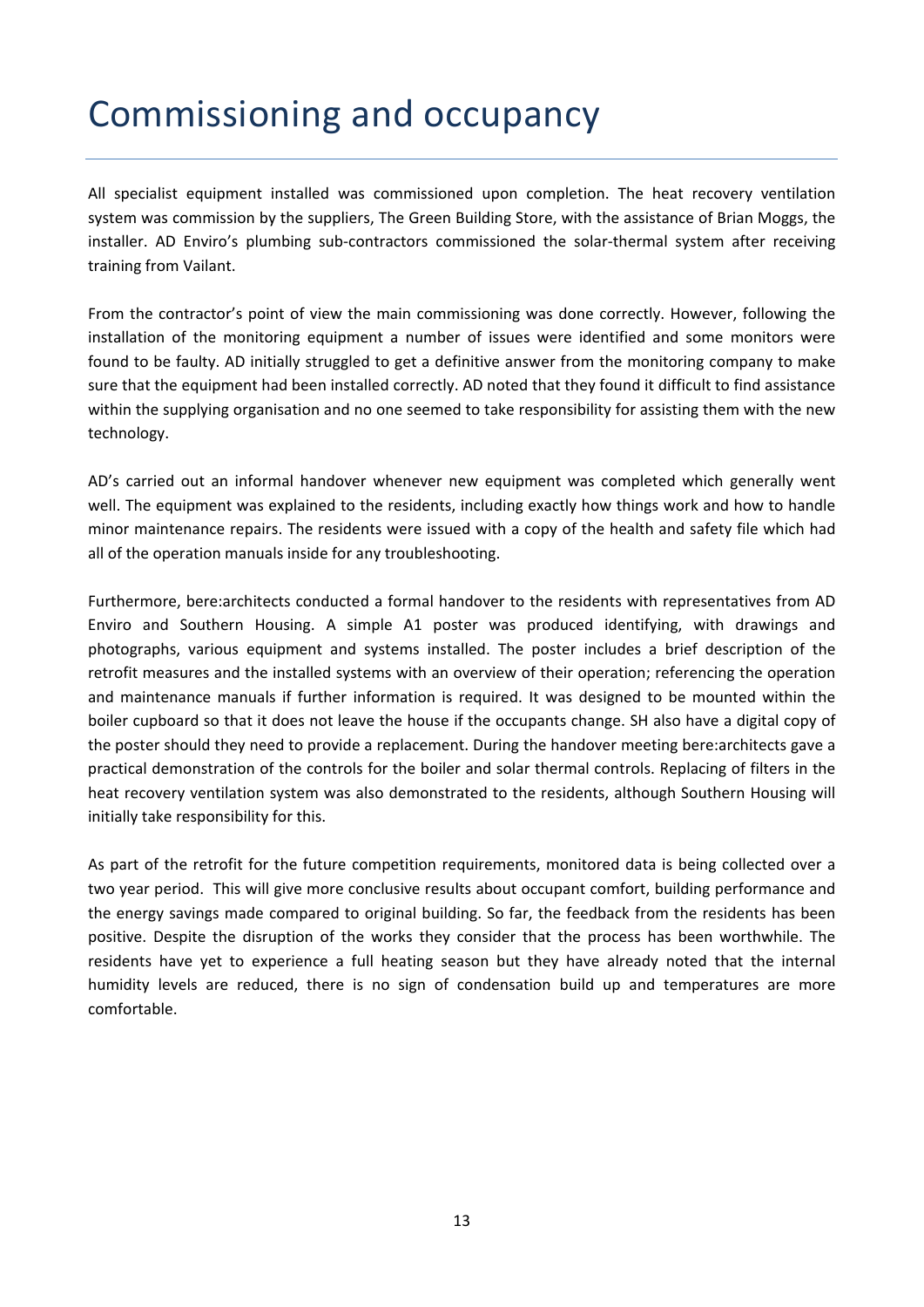### Costs

A nominal budget was set for the construction works from the total project funding, to allow sufficient funding for design and management fees and VAT. AD Enviro produced a tender sum from the schedule of works, specification and comprehensive tender drawings provided by bere:architects. It allowed for a small contingency sum of approximately 10%.

The final contract sum also included additional work which was to be funded directly by Southern Housing in order to bring the house up to the Decent Homes standard. This included upgrades of the mains water supply and replacement of kitchen and bathroom fittings. SH also agreed to include additional decoration works.

During the works on site additional costs arose from:

- The discovery of the main sewer that had not been identified in the original survey, making it necessary to adjust the designs of foundations to the extension.
- Unexpected need to underpin neighbour's floor slab due to breaking out of extension floor slab.
- Relocation of HRV ducts routes.

The original budget and costs forecast, like with any project, changed during the construction process with the introduction of new works by Southern Housing, such as kitchens & bathroom renovation works. This made costing the final sum difficult.

AD tried to assist with the budget constraints at the beginning of the project as best as they could. A big learning curve for AD was the cost of the alternative materials specified compared to the materials they would normally use. AD noted that it seemed that if a supplier added the words 'enviro fixing' or 'eco board', it pushed the prices up considerably. Furthermore, due to the delays and other factors that were partially out of their control, higher and unaccounted costs for preliminary works and supervision were encountered. AD also didn't anticipate how much time and money was involved in relocating tenants furniture and catering for there daily requirements. AD's initial understanding was that the majority of the residents' belongings would be housed off site which wasn't the case. AD were asked to carry out a lot of works outside of the original specification, such as redecorating areas were work had been carried out but decorations hadn't been allowed for. Nevertheless, these works were essential to keep the resident happy and in future should ideally be in the specification from the beginning.

The full final account figures are included in Appendix 5.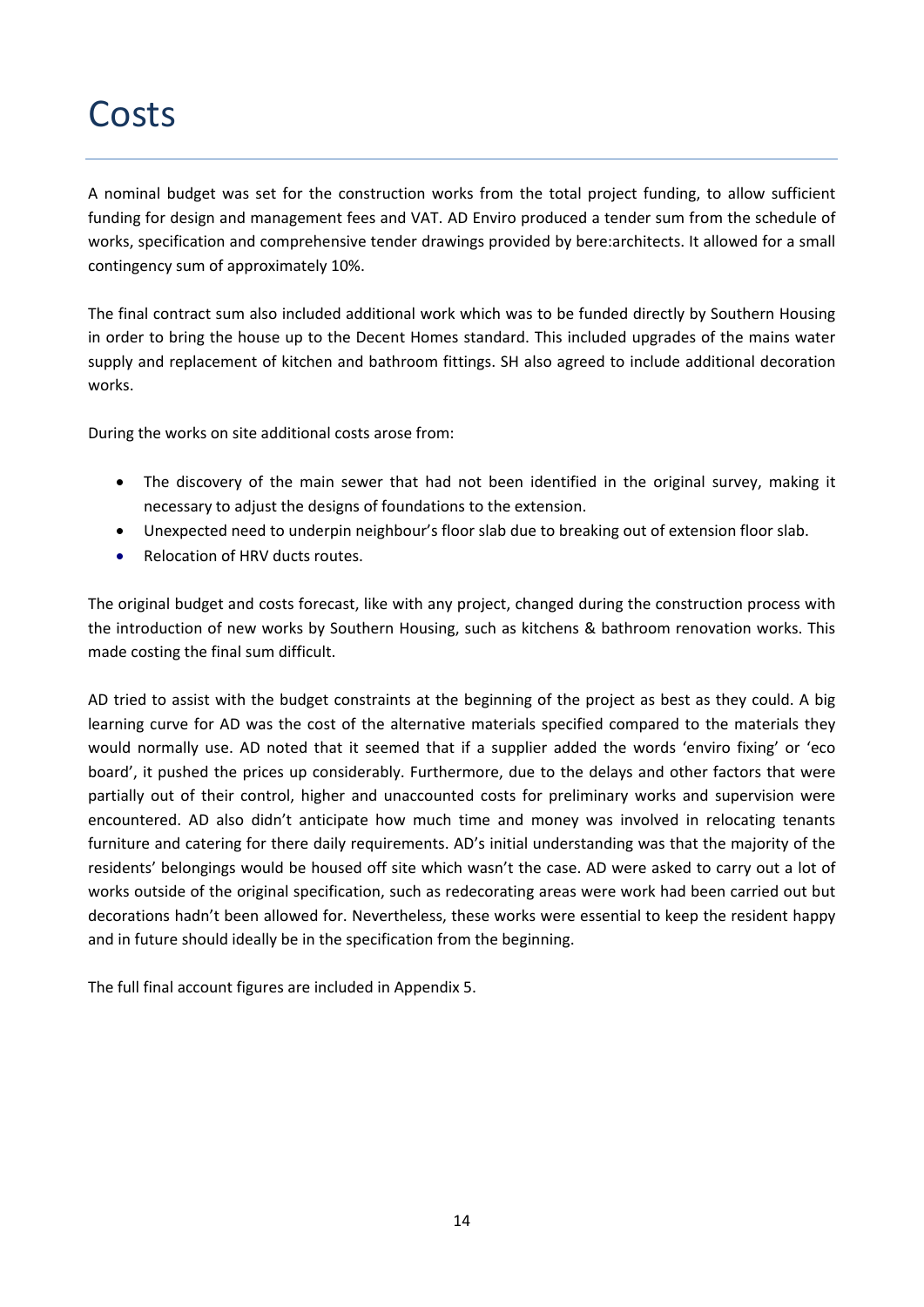| Item                                       |                  | Design stage | Post-construction               |         | <b>Comments</b>                                                                                                                                                                                                                   |
|--------------------------------------------|------------------|--------------|---------------------------------|---------|-----------------------------------------------------------------------------------------------------------------------------------------------------------------------------------------------------------------------------------|
| Stage>                                     |                  |              |                                 |         |                                                                                                                                                                                                                                   |
|                                            | <b>Materials</b> | Labour       | Material                        | Labour  |                                                                                                                                                                                                                                   |
| Management and<br>administration           |                  |              |                                 |         | SH's management and<br>administration fees were not<br>included in the main project<br>budget. b:a project<br>management fees included<br>below                                                                                   |
| Design                                     |                  | £25,534      |                                 | £27,262 | Additional design fees were<br>required to cover CDM co-<br>ordinators fees as these could<br>not be provided in house.                                                                                                           |
| Construction overall                       | £89,618          |              | 115,957                         |         |                                                                                                                                                                                                                                   |
| Prelims                                    | £12,000          | N/A          | £13,000                         | N/A     | Contract over ran considerably<br>due to many factors which<br>incurred more costs for<br>supervision, welfare etc                                                                                                                |
| <b>Fabric measures</b>                     | £56,978          | N/A          | £65,624                         | N/A     | costs for this item aren't split<br>between labour & materials.<br>Some works tasks took longer<br>than expected due to sub<br>contract issues, program &<br>material delays & a greater<br>attention to detail than<br>expected. |
| <b>Building services</b><br>(conventional) | £3,290           | N/A          | £12,233                         | N/A     | As above. Cost increases were<br>as a result of upgrading mains<br>water supply and additional<br>drainage works                                                                                                                  |
| Low /zero carbon<br>technologies           | £13,700          | N/A          | £14,330                         | N/A     | Slight increase in cost of HRV<br>system                                                                                                                                                                                          |
| Other<br>$\blacksquare$                    |                  |              |                                 | £760    | Asbestos survey                                                                                                                                                                                                                   |
| Other<br>$\overline{\phantom{a}}$          |                  | £1200        |                                 | £1200   | Air testing                                                                                                                                                                                                                       |
| Consequential costs                        |                  |              | £6,000                          |         | Kitchen and bathroom upgrade<br>work                                                                                                                                                                                              |
| Occupant temporary<br>housing              | N/A              | N/A          | N/A                             | N/A     | N/A                                                                                                                                                                                                                               |
| Monitoring equipment                       | £2,450           |              | £2,810<br>plus solar<br>thermal |         |                                                                                                                                                                                                                                   |
| Monitoring and<br>reporting service        |                  |              |                                 |         | N/A                                                                                                                                                                                                                               |
| R&D costs (please<br>detail)               | N/A              | N/A          | N/A                             | N/A     | N/A                                                                                                                                                                                                                               |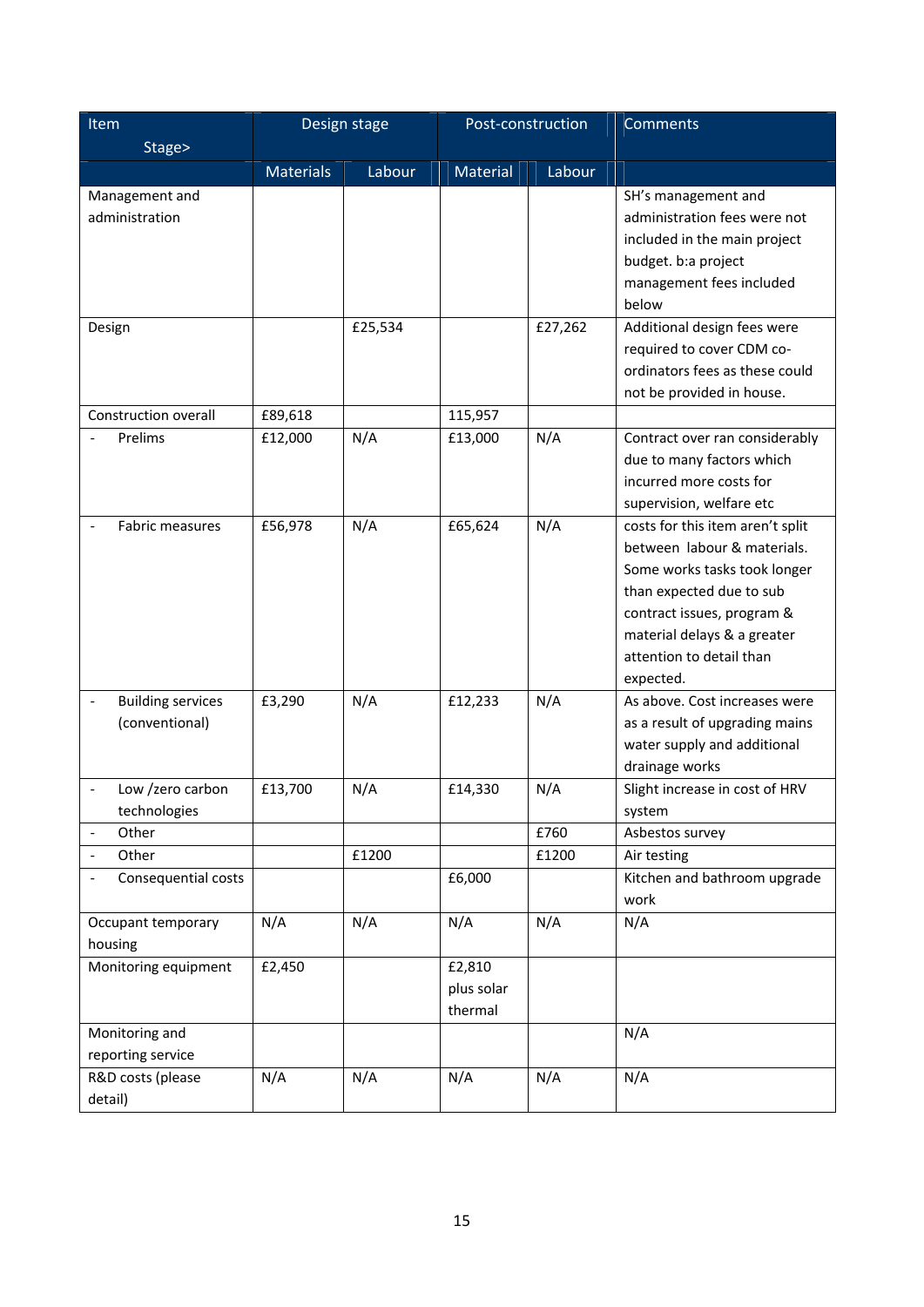### Wash‐up meeting

A 'wash-up' meeting was held on the  $29<sup>th</sup>$  of July 2011.

The purpose of the wash-up meeting was to capture useful lessons learnt from the procurement stage of the works across a small selection of projects. Topics of particular interest were those that would benefit the design of future projects and that would also be of use to policy makers. Of particular interest to policy makers are the opportunities for increasing efficiency and reducing costs.

Supply chain issues featured as topics of discussion; both in terms of supply of materials and in terms of the opportunities for increased expertise and efficiency amongst some specialist subcontracting techniques, such as external wall insulation. However while current planning policy effectively continues to obstruct the business opportunity around external insulation, it seems unlikely that anyone will be willing to put in the kind of effort that is needed to transform the vitally important external wall insulation sector, regardless of the urgency of the problem.

The 'wash‐up' meeting has influenced this report and the minutes from the meeting have been included in Appendix 3 to this report.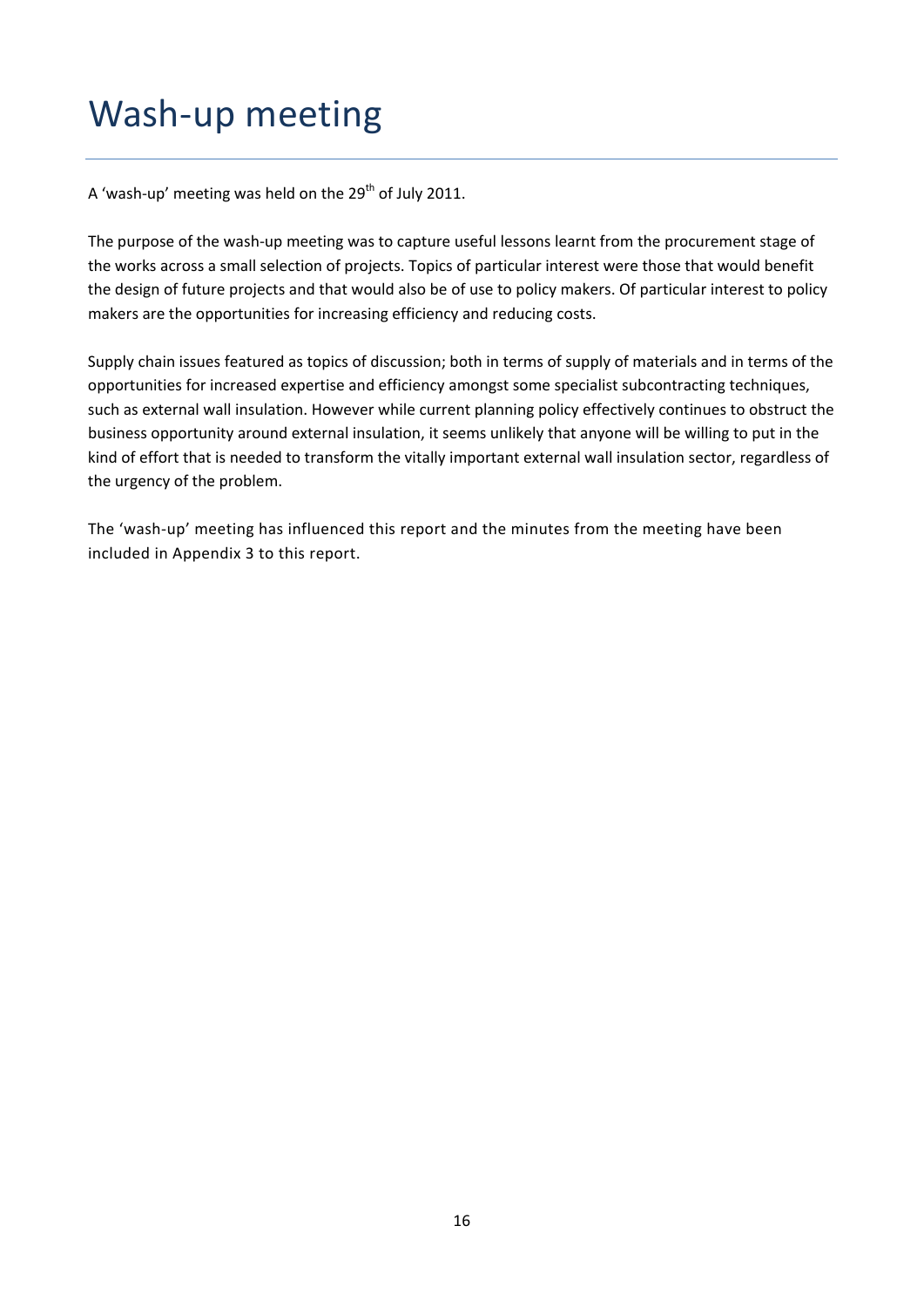# Doing it again

#### bere:architects

bere: architects are currently working on a number of low-energy retrofit schemes using a whole house Passivhaus approach, without planning restrictions against the use of external insulation.

The purpose of this retrofit project was to demonstrate a method of achieving big improvements in energy efficiency in such a way that they could be realistically reproduced across the country in large numbers, with minimal disturbance to the occupants of the houses. The key to achieving this was using insulation externally rather than internally. bere:architects believe that planners and communities across the country need to accept that there is no alternative other than external insulation, except in rare circumstances. This should be viewed positively – external insulation gives an opportunity to freshen up the streetscapes while at the same time addressing the serious issues of fuel poverty, and health problems from damp homes.

It is considered that it would be adequate to use the same approach again for retrofitting social housing or any other form of housing. The opportunity to actually demonstrate this approach at a larger scale, on a greater number of properties, would be of great interest and importance. It is considered that by increasing the scale of the retrofit project the investment costs could be significantly lowered. The lessons learnt on the first one or two projects would enable future ones to be completed more quickly by a practiced team. Reliable, quick‐response supply chains could be established to help keep costs and wastage to a minimum. Further significant cost savings could be achieved by eliminating the need for some of the specialist subcontractors. Moreover, by increasing the scale of the retrofits it should be possible to reduce the need for works inside the house and further limit disruption for tenants, i.e. if the rest of a terrace was retrofitted internal insulation would not be required on the party walls. Increased scale would also allow for the use of centralised Heat Recovery Ventilation which would reduce the need for internal ductwork and the associated loss of space.

The levels of airtightness achieved were not as low as required for Passivhaus EnerPHit certification of the house. The occupied nature of the house restricted the amount of airtightness improvements that could be made internally; potential air paths within intermediate floors, where joists penetrate the party walls could not be dealt with. After airtightness had significantly been improved and cold draughts eliminated, heat recovery ventilation was installed to provide ample fresh air and help reduce ventilative heat losses and thus heating demand.

The PHPP assessment of the energy consumption of the house suggests that it should still operate with a specific heat demand equivalent to Passivhaus EnerPHit levels. bere:architects are monitoring the thermal bubble benefit of the foundation insulation which may show that the application of the expensive vacuum insulation panels can be avoided on future schemes. bere:architects are also investigating ways to further improve the airtightness in order to obtain certification.

#### Southern Housing

Southern Housing expressed keen interest in future involvement with other Retrofit for the Future projects. However, there are certain aspects of this project that would not be repeated and where other ways of incorporating certain technology would be considered. For example, space for SH's residents is a big issue, particularly in cases of high occupant density. Fitting internal insulation and ducting for the Heat Recovery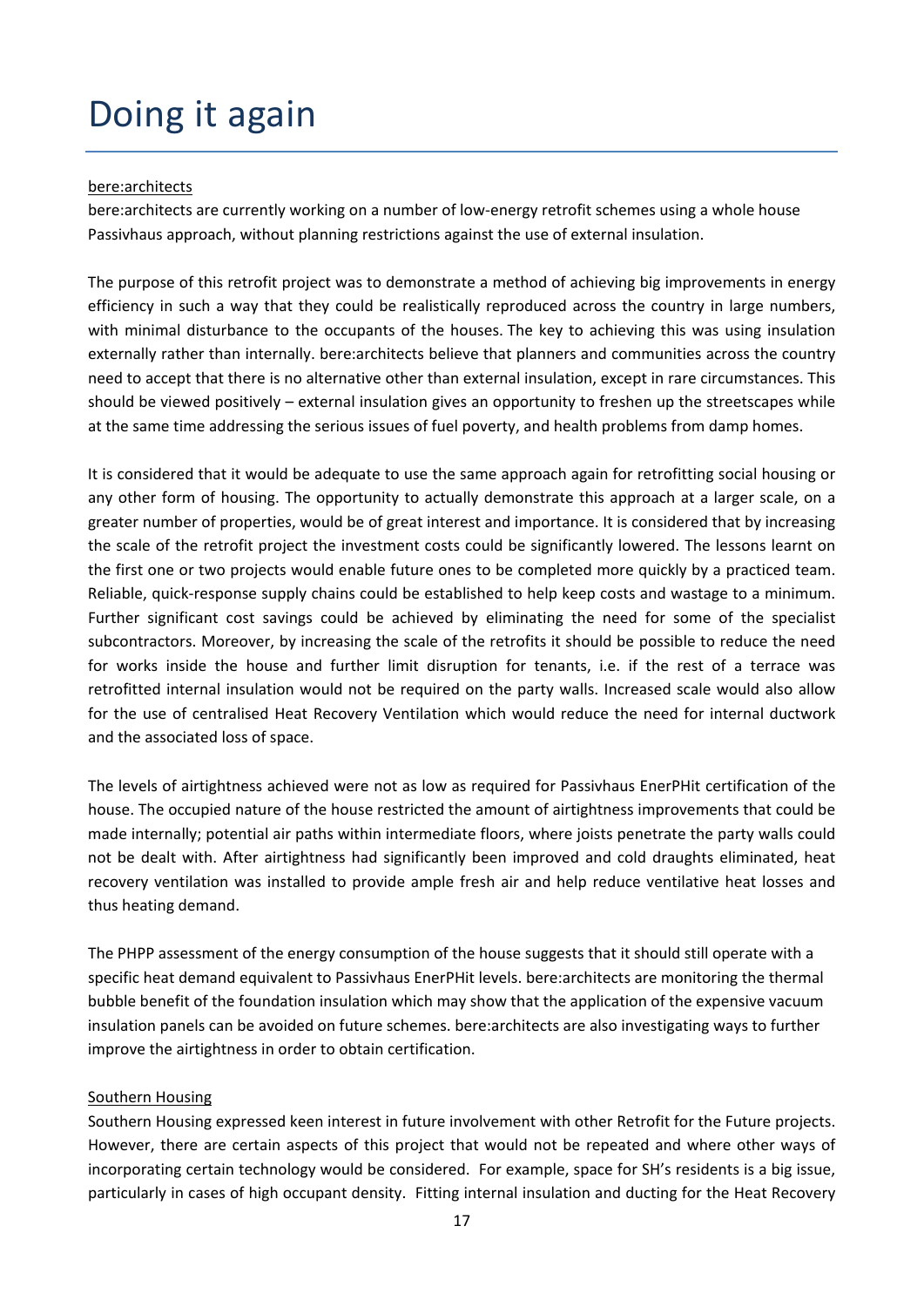unit proved to be quite an unpopular option as it meant that shelves and other furnishings could not to be placed back into their original position, causing problems for the residents. If absolutely necessary, this could be resolved by fixing the ducting externally.

Since neither client nor contractor had experience with this type of project, the process proved to have a steep learning curve. However, experience and knowledge gained and lessons learned would next time allow for better planning and more forward thinking which would cut down the construction process substantially.

It is considered that there are multiple advantages of repeating this type of retrofit on a large scale. Manufacturers are more likely to respond quicker to much larger orders. In regards to maintenance it would be easier to set up a service agreement to service more units rather than one, thus reducing the speed of deterioration of components and ensuring that all the new technologies last the full length of their life expectancy. Furthermore, doing this on a massive scale would reduce the element of envy, increasing cooperation and minimising disruption from neighbours, compared to what was experienced with Southern Housing Retrofit. Additionally, with just one unit there is the risk of the current resident moving out and the new residents not having the knowledge of what has been installed and how it works, therefore not having the basic knowledge to maintain the technologies. Furthermore, in case of retrofitting a terrace of about 6 properties, it would be worth fitting external insulation around the whole terrace and an HR unit at each end, ducted externally into each property. Southern Housing would then possibly fit lower specification windows, rather than the Passivhaus certified triple-glazed windows, to reduce the costs. Most importantly, the benefit in carbon reduction and the impact on fuel poverty would be greater if the project were repeated on a larger scale.

Although there is a tendency of investors to try and reduce the cost of retrofit, believing that similar energy savings can be achieved with less effort and lower cost implication, it needs to be stressed that for significant energy consumption reductions and deep retrofits such as this one, similar, integral approach which addresses multiple issues at the same time is the only way. Experience shows that more selective approach which concentrates only on particular, localised issues fails to give significant results and is thus considered unacceptable for the necessary retrofit of the old housing stock.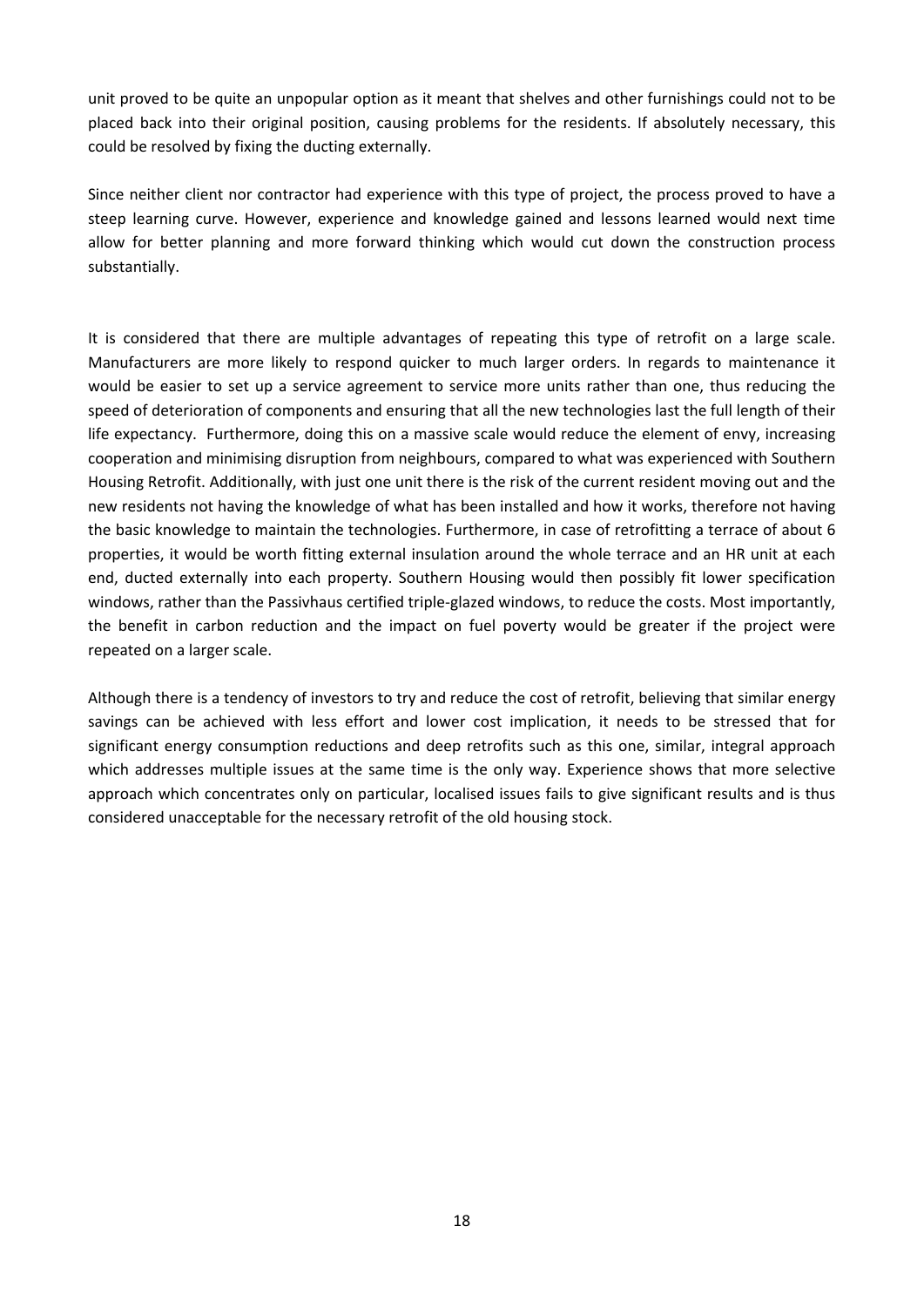### Business benefits

#### Southern Housing

The Technology Strategy Board the Future project has demonstrated to Southern Housing some of the innovative Passivhaus techniques that can be effectively employed to achieve deep cuts in domestic heat load and carbon emissions. The project has also highlighted the implementation efficiency challenges presented by the need to develop improvements in specialist product supply chain, specialist skills availability and product procurement at larger volumes. The learning processes achieved during the course of the project have created opportunities for the appraisal of larger scale projects by demonstrating the challenges that can only be understood by practical implementation of prescribed carbon reduction measures. In addition, our appreciation of resident liaison issues during works has been enhanced by lessons learned during the project.

Furthermore, fuel poverty and the difficulty that some tenants have in meeting their bills is increasingly becoming a significant worry for social housing providers. The level of heating that tenants can afford, directly affects their ability to pay rent. A tenant will almost always pay a utility company before they pay their housing provider. Moreover, the organisation's costs arising from complaints, repairs, voids and even legal action can be reduced when tenants are content and can pay their bills. It is also worth noting that energy efficiency improvements are likely to improve the asset value of a house. Additionally, a good reputation can be attained from being able to demonstrate that the organisation provides good quality homes that are affordable to heat. Consequently, benefits for the property owner are multiple.

#### bere:architects

By far the greatest benefit to bere:architects has been the opportunity to prove the applicability of Passivhaus retrofit measures at a domestic scale. The programme has shown that even on occupied buildings it is possible to achieve Passivhaus EnerPHit levels of energy efficiency. This will be enormously beneficial in convincing more RSLs that these levels of energy efficiency can be achieved with their existing stock. bere:architects also hope to continue their working relationship with Southern Housing, particularly investigating the potential opportunities for scaling up the retrofit approach. Early discussions have already begun regarding suitable potential sites and funding sources.

bere:architects have recently established a working group to accumulate cost information from Passivhaus architects and housing associations in order to determine the real additional costs of Passivhaus construction compared to new build housing. The results from this retrofit will be used to contribute to the data available to the group. This will enable a review of the costs of seasonal maintenance and the potential additional cost of implementing Passivhaus retrofits to reduce these maintenance costs.

#### AD Enviro

The project has not helped AD to gain leads or business opportunities directly. It has however given AD significant experience and the skills which enables them to offer prospective clients a service tailored to there specific needs and requirements.